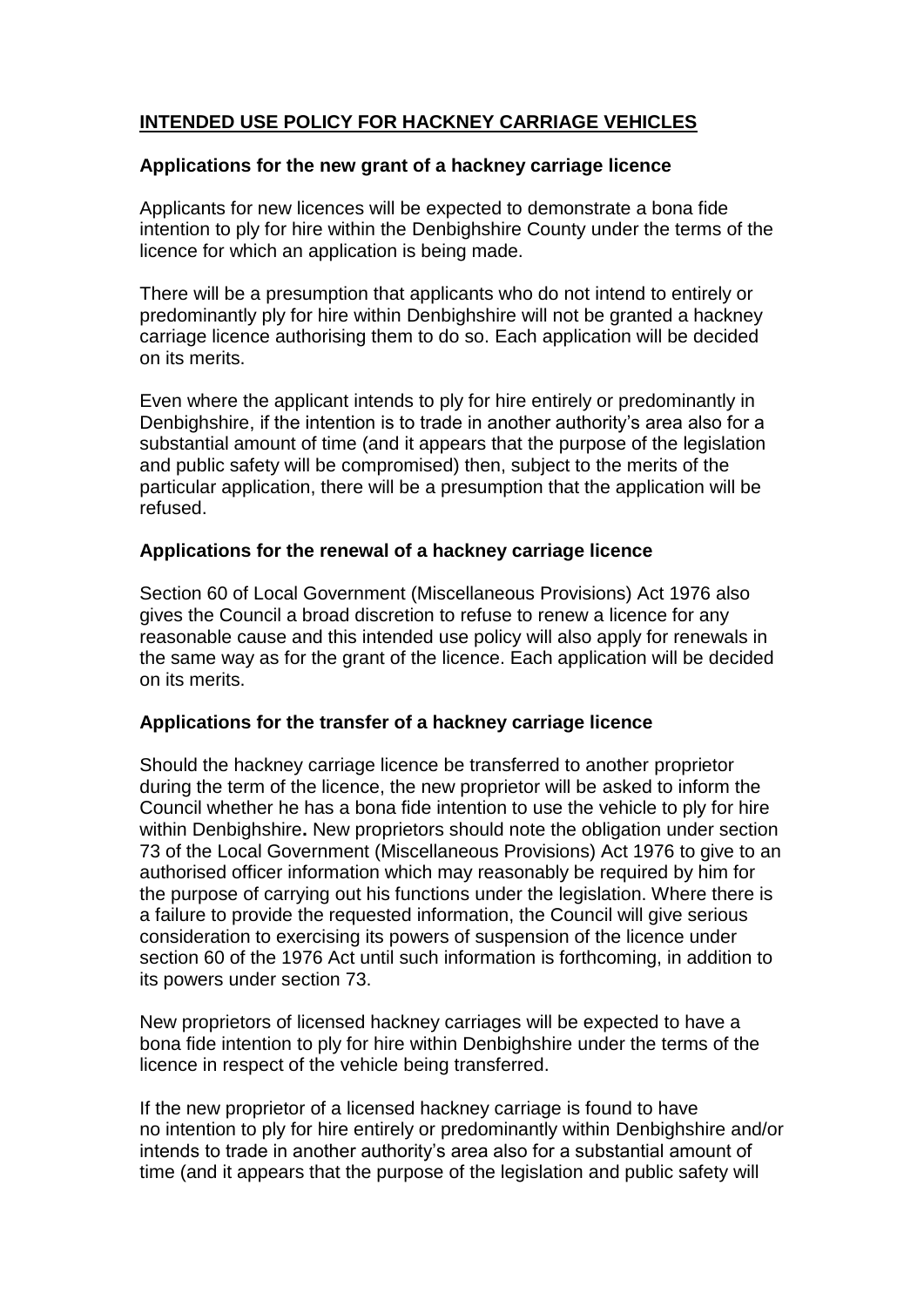be compromised) then, subject to the merits of the particular case, consideration will be given (either at renewal or earlier) to the suspension or revocation of the licence under section 60 of the Local Government (Miscellaneous Provisions) Act 1976. Where the new proprietor proposes to operate remotely from the administrative area of Denbighshire there will be a presumption that his licence will be revoked. Each case will however be decided on its merits.

#### **Applications for the replacement of a hackney carriage licence**

When a proprietor replaces a licensed vehicle, applicants seeking the grant of hackney carriage licence for a vehicle intended to replace another licensed vehicle will be asked to inform the Council of their intended use of the vehicle. There will be a presumption that applicants who no longer intend to ply for hire entirely or predominantly within Denbighshire will not have the new hackney carriage licence granted. Even where the applicant intends to ply for hire entirely or predominantly in Denbighshire if the intention is to trade in another authority's area also for a substantial amount of time (and it appears that the purpose of the legislation and public safety will be compromised) then, subject to the merits of the particular case, there will be a presumption that the application will be refused.

Where a licence has been granted under the terms that the applicant Intends to ply for hire entirely or predominantly within Denbighshire but is subsequently found not to be plying for hire entirely or predominantly in Denbighshire and/or to be trading in another authority's area for a substantial amount of time (and it appears that the purpose of the legislation and public safety will be compromised) there will be a presumption that the licence will be revoked.

Each application will be decided on its merits. However the presumptions that intended use is to ply for hire entirely or predominantly within Denbighshire will be rebuttable in exceptional circumstances. Whilst it is neither possible nor prudent to draw up a list of what might amount to exceptional circumstances, an applicant who claims that exceptional circumstances exist will be expected to be able to satisfy the Council that it would not compromise the purposes of the legislation or compromise public safety if the licence were granted, renewed or if were not suspended or revoked as the case may be.

## **Reasons for intended use Policy**

The Council of Denbighshire wishes to ensure that applications for the grant of hackney carriage licences are determined in accordance with the guidance given by the High Court in its judgment, and the Declaration made in the case of Newcastle City Council v Berwick upon Tweed Council [2008].

The Council is required to register the name of the new proprietor of a vehicle. It seems to the Council also to open up an obvious route to